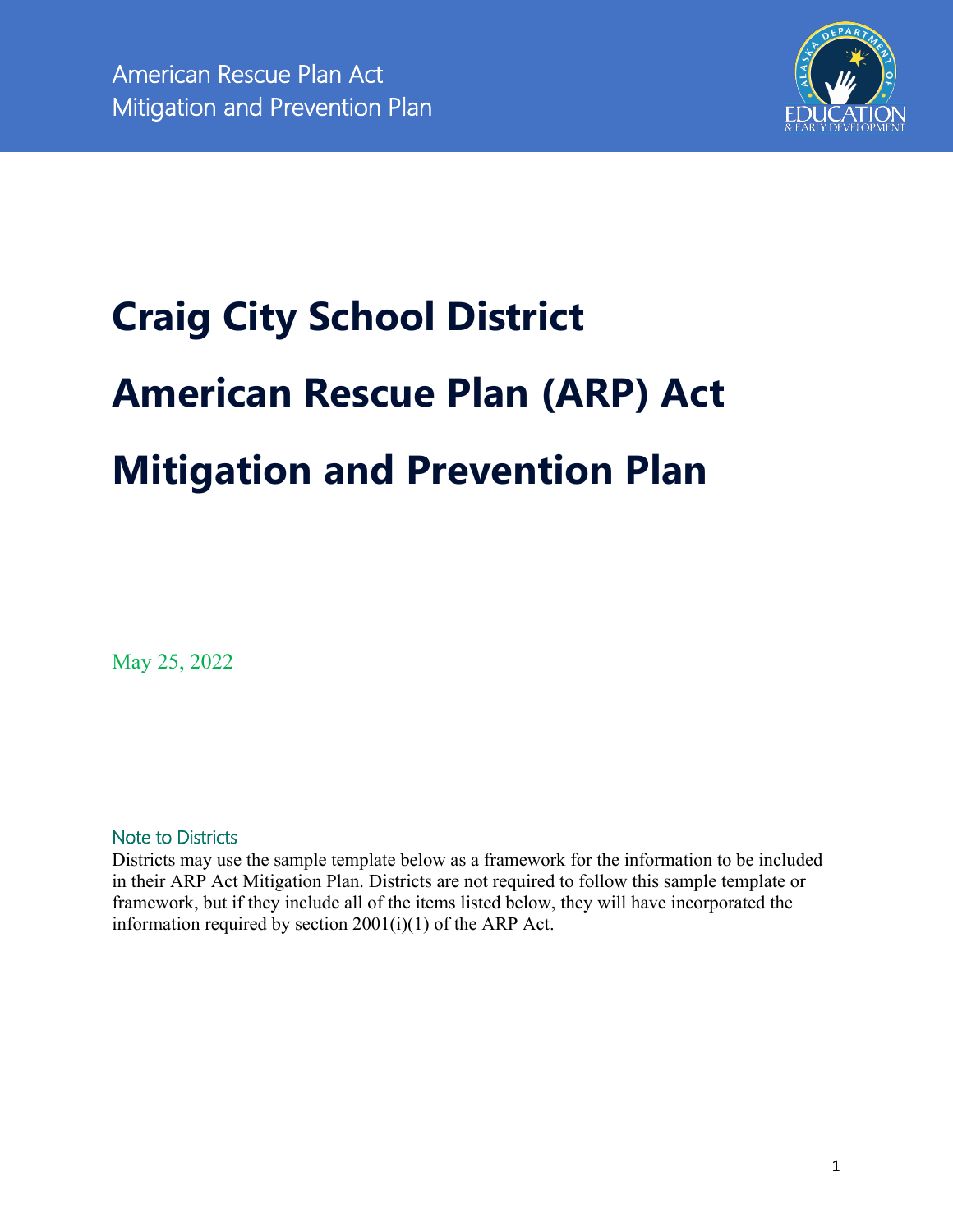

# **Contact Information**

## District Information

**Name of District:** Craig City School District **District Point of Contact Name:** Chris Reitan **Address** (Street, City, State, Zip)**:** 100 Panther Way **Phone:** 907-826-3274 **Fax:** 907-826-3309 **Email:** creitan@craigschools.com

# **Assurance Agreement for ARP Act Mitigation Plan**

The district assures either:

- a) It will, within 30 days of receiving ARP ESSER funds, develop and make publicly available on the district's website a mitigation plan for the safe return and/or continuation of in-person instruction and continuity of services as required in section 2001(i)(1) of the ARP and in the U.S. Department of Education's Interim Final Requirements, **or**
- b) It developed and made publicly available on the district's website such a mitigation plan that meets statutory requirements before the enactment of the ARP Act that meets federal requirements. (The ARP Act was enacted on March 11, 2021)

The district assures that:

- a) It will periodically review and revise its mitigation plan, as appropriate, no less frequently than every six months for the duration of the ARP ESSER grant period (i.e., through September 30, 2023); and
- b) It will seek public input, and take such input into account, on (1) whether revisions are necessary and, if so, (2) the proposed revisions to the mitigation plan.

Before making the mitigation plan publicly available, the district **must seek public comment on the mitigation plan** and take such comments into account in the development of the plan. **Name of Superintendent:** Chris Reitan

**Signature:** 

**Date: May 25, 2022**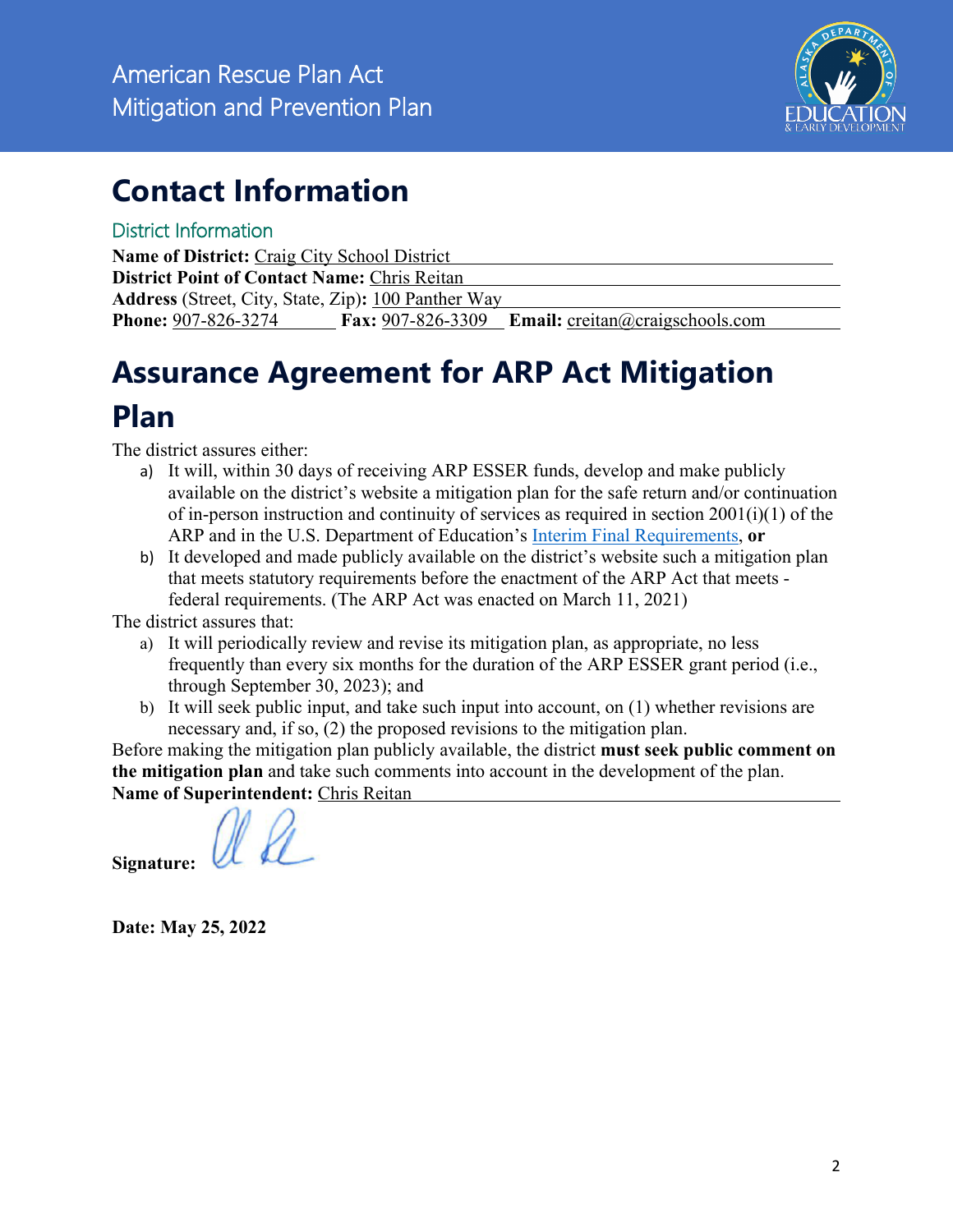

# **Mitigation Plan**

## Plan Components

Districts must implement, to the greatest extent practicable, prevention and mitigation policies in line with the most up-to-date guidance from the Centers for Disease Control and Prevention (CDC) for the reopening and operation of school facilities to effectively maintain the health and safety of students, educators, and other staff. Describe the extent to which the district adopted policies and a description of such policies on each of the strategies listed below:

1. Masks

CCSD Strongly Recommends Following CDC Guidance; However Respects Mask Choice.

CCSD strongly recommends that students, staff, and all school visitors follow CDC guidelines. However, CCSD also recognizes individual Employees have the right of "mask choice." Parent(s)/guardian(s) also have the right of "mask choice" as it pertains to their children while in school. CCSD will encourage staff, students, and all school visitors follow the suggested CDC guidelines, but will respect individual rights and decisions regarding "mask choice." Once a parent, guardian, or student has expressed or demonstrated a preference concerning masking, CCSD employees are to refrain from attempts to change the student's choice.

Mask Choice does not apply when a student or staff member must follow the district's 5 day masking procedure.

Effective February 25, 2022, CDC is exercising its enforcement discretion to not require that people wear masks on buses or vans operated by public or private school systems. CDC is making this change to align with updated guidance that no longer recommends universal indoor mask wearing in K-12 and early education settings in areas with low or medium COVID-19 Community Level. CCSD respects Mask Choice based on each individuals personal health risk level and CCSD will provide all individuals concerned about health risk levels access to KN95 masks.

### 2. Physical distancing (e.g., including use of cohorts/pods)

CCSD recommends schools maintain three feet of physical distancing between students in classrooms where possible.

Because of the importance of in-person learning, schools should implement physical distancing to the extent possible within their structures but should not exclude students from in-person learning to keep a minimum distance requirement.

Based on studies from 2020-2021 school year, CDC recommends schools maintain at least 3 feet of physical distance between students within classrooms, combined with indoor mask wearing to reduce transmission risk. To the greatest extent possible, CCSD recommends distancing of at least 3 feet apart in classrooms between students.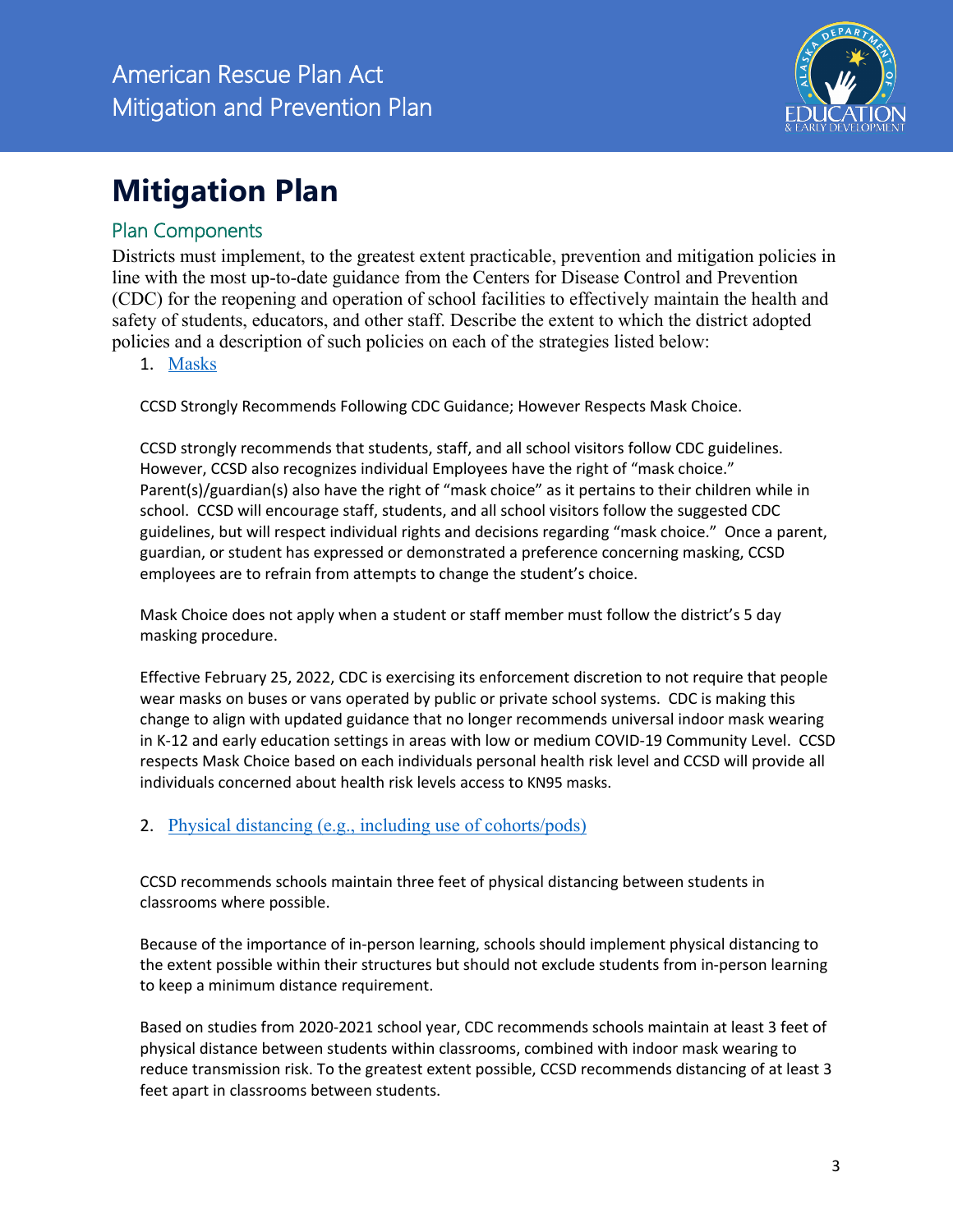

PACE Statewide Homeschool office's (Ketchikan, Craig, Anchorage, and Wasilla) will follow all guidelines and mandates for the municipality the office is located. Furthermore, PACE offices will institute the State of Alaska Phase 3 and 4 COVID-19 guidelines located at https://covid19.alaska.gov/reopen/, specifically guidelines for Attachment D "Public Facing Businesses" to include:

- Social distancing
- Hygiene best practices
- Staffing
- Cleaning and disinfecting

#### 3. Handwashing and respiratory etiquette

To help prevent the spread of the COVID-19 virus, CCSD has the opportunity and responsibility to educate students, families, and staff on social etiquette, good health and hygiene habits, and disease prevention. CCSD will provide regular hand-washing and respiratory hygiene/cough etiquette education for all K-12 students. Our basic educational message will be:

- Cover your cough
- Wash hands often
- Stay home if sick
- Wear appropriate Personal Protective Equipment (PPE)
- 4. Cleaning and maintaining healthy facilities, including improving ventilation

The safety of our students and staff are our primary priority. CCSD schools will be completely cleaned and disinfected regularly and we will continue to adhere to all necessary safety precautions. In addition to the regular deep cleaning all school facilities, the cleaning steps outlined below are to be taken to disinfect workplace surfaces, chairs, tables, etc., to protect students and employees and reduce the risk of spread of infection.

#### **General Disinfection Measures**

| <b>Area</b>                                        | <b>Frequency</b>                             |
|----------------------------------------------------|----------------------------------------------|
| Classrooms and Offices                             | At the end of each day                       |
| Appliances                                         | Daily                                        |
| <b>Electronic Equipment</b>                        | At the end of each use                       |
| General used objects like light switches, handles, | At the end of each day                       |
| sinks, restrooms                                   |                                              |
| <b>Buses</b>                                       | At the end of each use                       |
| <b>Common Areas</b>                                | At the end of each use and/or between groups |
|                                                    |                                              |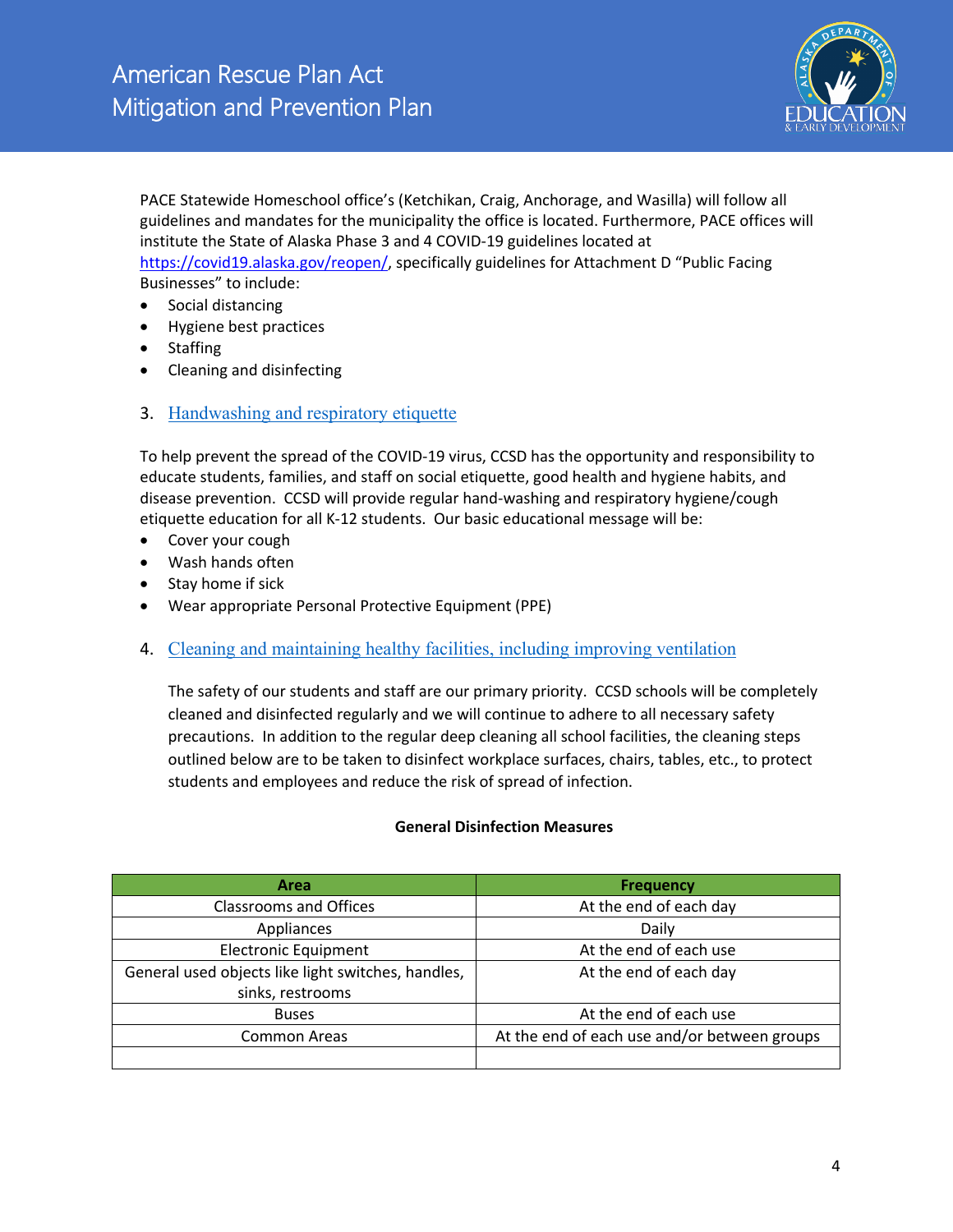

Deep cleaning is triggered when an active student or employee is identified as positive for COVID-19 based on testing. When a student or employee with a suspected infectious disease is identified and has left the building, their work area, along with any other known places they have been will be thoroughly cleaned and disinfected.

Additionally, a bleach solution spray bottle and/or disinfecting wipes will be provided to all classrooms, offices, and work locations. CCSD employees are required to regularly disinfect personal work stations each day, schedule regular times during the school day for students to disinfect their personal work stations, and disinfect all appliances and electronic equipment after each use.

CCSD will utilize portable HEPA filter air purifier systems in all classrooms and office space to improve indoor air quality.

#### 5. Contact tracing in combination with isolation and quarantine, in collaboration with the State, local, territorial, or Tribal health departments

If a student or employee becomes ill at work and is exhibiting one or more of the COVID-19 symptoms outlined below they will be asked to leave and go home immediately. If a student or employee becomes ill at home and is exhibiting one or more of the COVID-19 symptoms outlined below they will be asked to stay at home. The student or employee should be tested for COVID-19 and, if necessary, be evaluated by their health care provider. Due to the severe nature of a potential positive COVID-19 diagnosis, parents are asked to immediately pick their student up upon notification from the school that their child is exhibiting symptoms related to COVID-19. Any staff member exhibiting COVID-19 symptoms is asked to immediately notify their direct supervisor of their symptoms and leave school premises.

- Cough
- Shortness of breath or difficulty breathing
- Tiredness or fatigue
- Chills
- Repeated shaking with chills
- Muscle or body aches
- Headache
- Sore throat
- New loss of taste or smell
- Diarrhea
- Congestion or runny nose
- Nausea or vomiting
- Feeling feverish or a measured temperature greater than or equal to 100.3 degrees Fahrenheit

The student or employee is encouraged to consult with their health care provider. They may be allowed back to school once they have not had a fever for 24 hours without the use of fever reducing medicine, as long as their other symptoms are improving.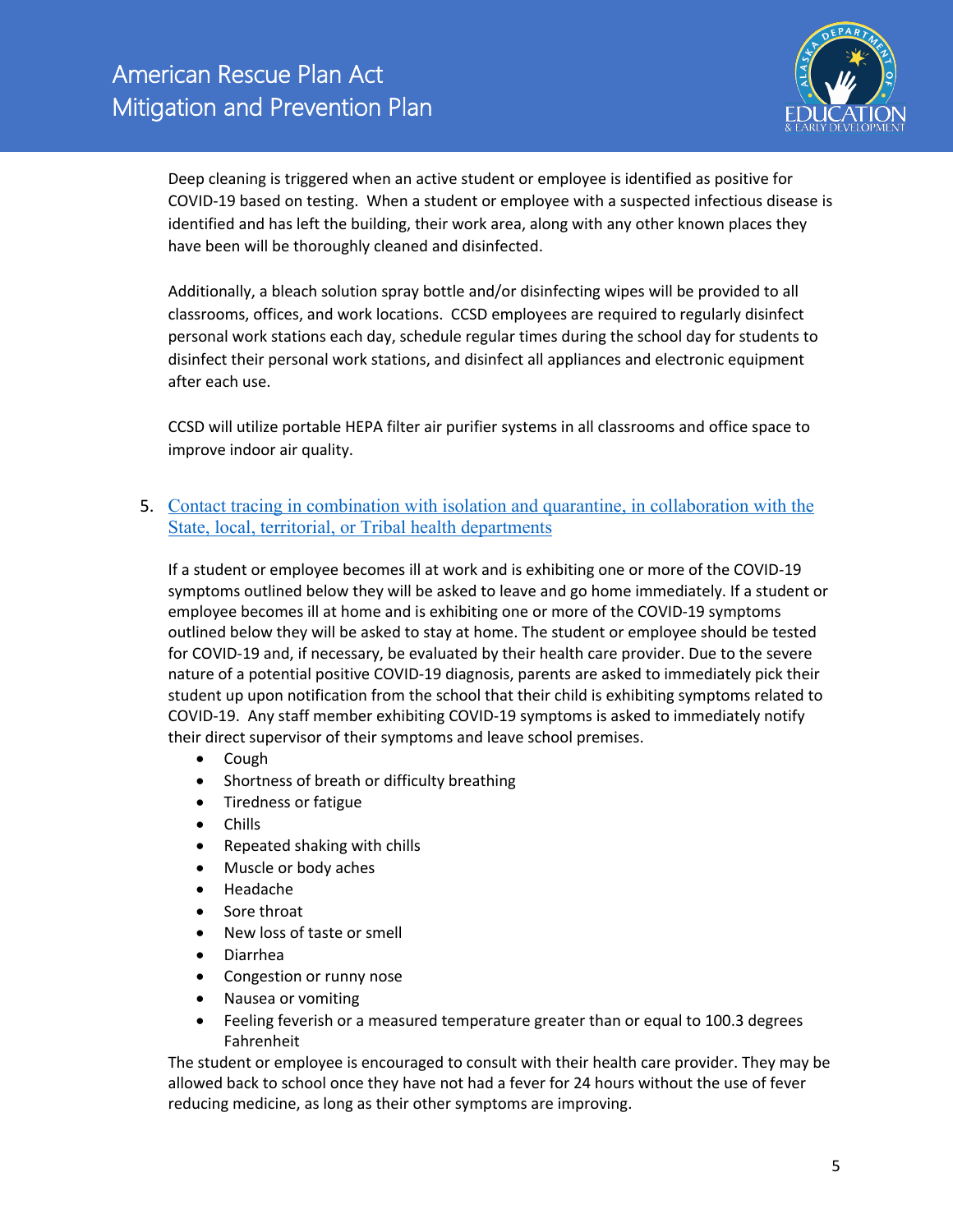

Five (5) day masking procedure

This procedure applies to any student or staff who tests positive for Covid-19 regardless of vaccination/boosted status or history of contracting COVID-19. These students or staff shall stay home for 5 days before they return to school masked. Once they have returned to school, they must abide by the "five (5) day masking procedure." If students or staff choose not to abide by the "five day masking procedure, they will be asked to stay home for the additional 5 days as mask choice does not apply during the "five (5) day masking procedure." Teachers/staff are obliged to follow the "five (5) day masking procedure" as mask choice no longer applies during the time of the mitigation plan entitled "five (5) day masking procedure."

The purpose of the "five day masking procedure" is to allow for safety and transparency within the Craig City School District while keeping the schools open and functioning. Additionally, quarantining and masking of well students and staff causes unnecessary personal, community, and family burdens. Thereby, CCSD close contact quarantining no longer applies.

While we all hope to avoid exposure to illness from COVID-19, we need to be prepared for that possibility. If you or someone you've been in contact with has been exposed to the virus, our first concern is for your health and safety and those around you. Students and staff members who are positive for COVID-19 are required to abide by staying home for five (5) days followed by the return to school five (5) day period of masking as outlined in the "five (5) day masking procedure.

In this rapidly changing situation, healthcare providers should have the most up-to-date information from CDC.

For all out of state travel CCSD staff and students shall follow all state travel orders, mandates, and health advisories and alerts.

#### 6. Diagnostic and screening testing

Community use of CCSD facilities will be allowed on a case by case basis.

#### 7. Efforts to provide vaccinations to educators, other staff, and students, if eligible

CCSD has partnered with SEARHC, PEACE Health, and Prince of Wales Public Health to provide staff, students, parents and community members information about vaccinations. CCSD has regularly sent out emails to staff, students, and parents regarding the availability of vaccinations and how to access. Outlined below is a sample email that has been sent on a regular basis during the spring semester of the 2020-2021 school year.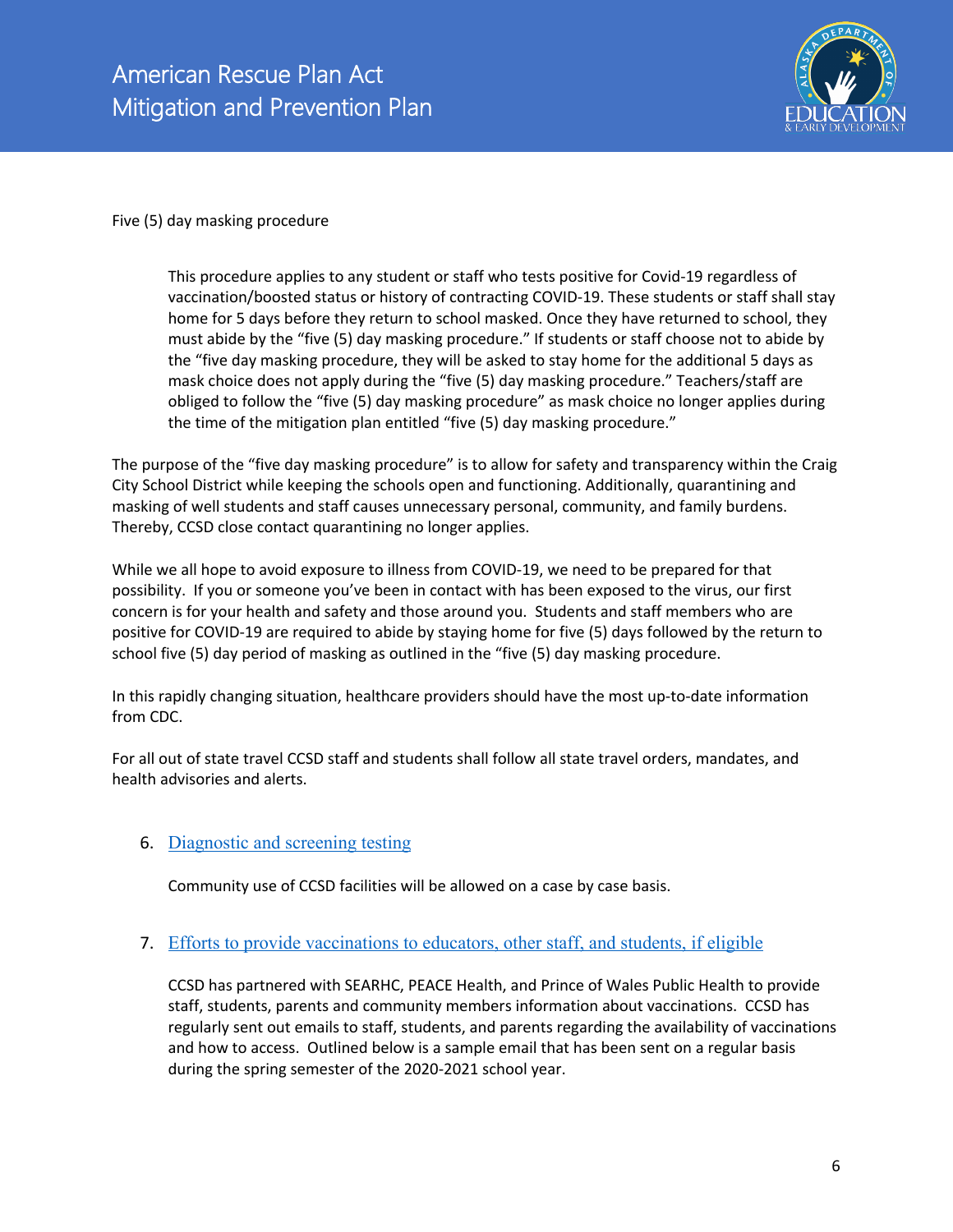

CCSD is following up on previous communications about the COVID 19 vaccination for students 5 and older.

SEARHC is making the Coronavirus vaccine available to our students who are 5 and older. To register parents only need to visit https://covid19.searhc.org/ and access the link to register.

CCSD is extremely appreciative of these resources that are being provided to our island students.

PEACE Health is also making the Coronavirus vaccine available for students 5 and older. Vaccination appointments can be scheduled by calling 907-826-3257.

8. Appropriate accommodations for children with disabilities with respect to the health and safety policies

Based upon specifications of their individualized education plans (IEPs), special education students may be served outside of their regular group time.

## Continuity of Services

Describe how the district will ensure continuity of services including, but not limited to, services to address students' academic needs, as well as the social, emotional, mental health, and other needs of students and staff (e.g., student health and food service).

CCSD has two full-time school counselors on staff to serve our K-12 students. One counselor (Melissa Peavey) will serve our K-8 student population at Craig Elementary School and Craig Middle School. Our second counselor (Maria Riedel) will serve our Craig High School and PACE homeschool students. Counselors will work with their teams and administrators to determine when their services will be provided in-person or remotely. Counselors will work with schools to support staff with best practices around Trauma Informed Practices. A focus will be placed on supporting a positive climate and culture that acknowledges universal trauma care strategies for students.

Additionally, CCSD has a one-to-one electronic device program for all K-12 students. In the event the district or a specific school has to move to Distance Learning students will be able to access all classroom content through their electronic devices. Craig Middle School and Craig High School will utilize the CANVAS electronic learning platform to provide distance instructional support. Craig Elementary School will utilize web-based educational platforms, teacher developed instructional packets, and one-on-one teacher check-ins with each student.

In the event the district or a specific school has to move to Distance Learning CCSD will provide breakfast and lunch service that is delivered to specific locations within the community for student and family pick-up for all students 18 years old and younger.